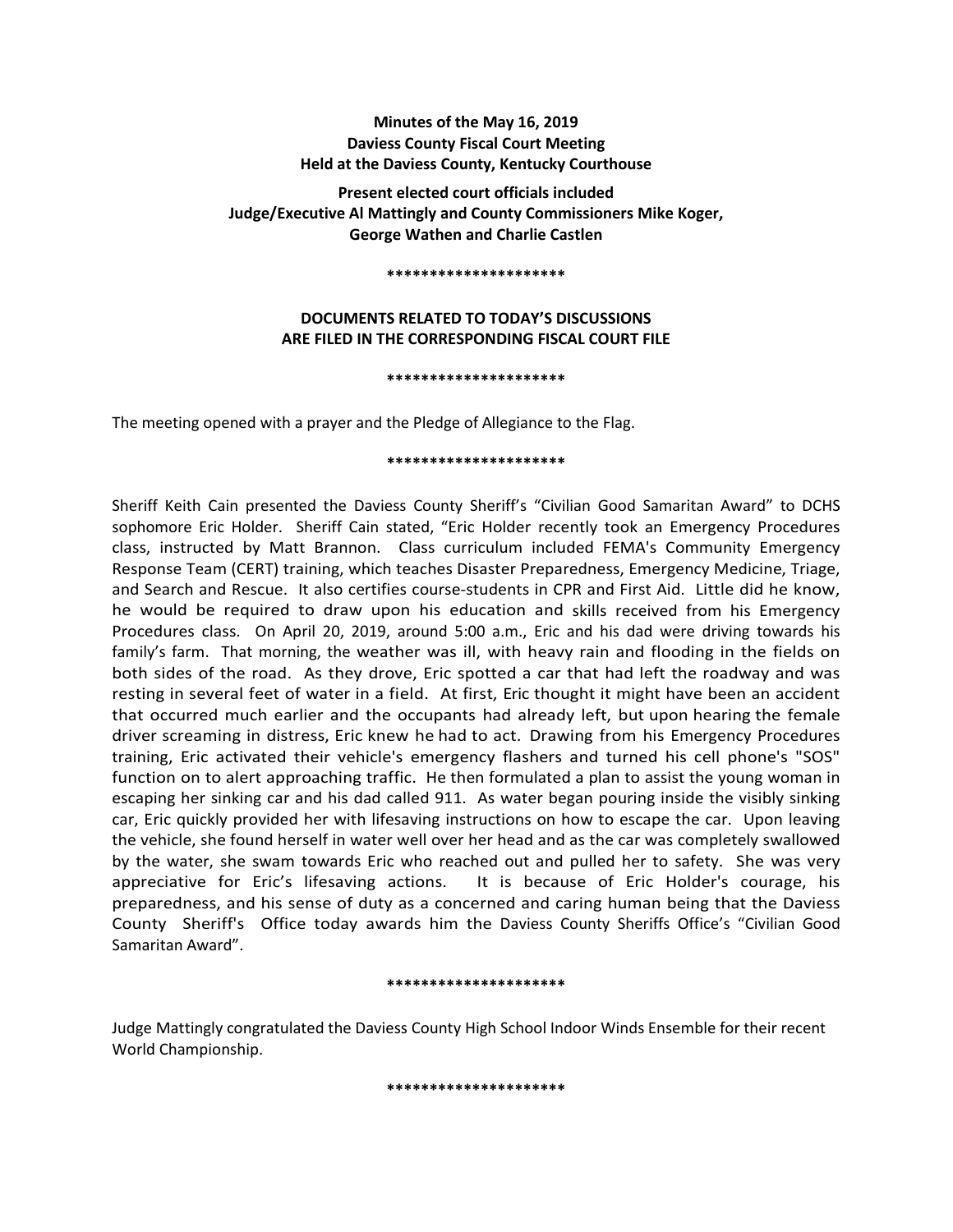The month of May 2019 was proclaimed Older American's Month and the third week of May 2019 Infrastructure Week.

### **\*\*\*\*\*\*\*\*\*\*\*\*\*\*\*\*\*\*\*\*\***

County Treasurer Jim Hendrix presented the Treasurer's Report for April 2019.

### **\*\*\*\*\*\*\*\*\*\*\*\*\*\*\*\*\*\*\*\*\***

Minutes of the May 2, 2019 meeting were submitted to fiscal court members for review prior to today's meeting and on a motion of Commissioner Wathen, seconded by Commissioner Castlen with all the Court concurring said Minutes were approved and signed.

### **\*\*\*\*\*\*\*\*\*\*\*\*\*\*\*\*\*\*\*\*\***

**By a motion of Commissioner Wathen, seconded by Commissioner Castlen,** the court considered for approval; all Claims for all Departments.

**Without further discussion, Judge/Executive Mattingly called for a vote on the motion. All members of the court voted in favor; motion passed.** 

## **\*\*\*\*\*\*\*\*\*\*\*\*\*\*\*\*\*\*\*\*\***

**By a motion of Commissioner Koger, seconded by Commissioner Castlen,** the court considered for approval; Fund Transfers.

**Without further discussion, Judge/Executive Mattingly called for a vote on the motion. All members of the court voted in favor; motion passed.** 

### **\*\*\*\*\*\*\*\*\*\*\*\*\*\*\*\*\*\*\*\*\***

**By a motion of Commissioner Castlen, seconded by Commissioner Wathen,** the court considered for approval; County Clerk's Claim for Calculation of Motor Vehicle and Boat Bills 2018.

**Without further discussion, Judge/Executive Mattingly called for a vote on the motion. All members of the court voted in favor; motion passed.** 

### **\*\*\*\*\*\*\*\*\*\*\*\*\*\*\*\*\*\*\*\*\***

**By a motion of Commissioner Wathen, seconded by Commissioner Koger,** the court considered for approval; Annual Standing Orders for FY 2019/2020:

- Pre-approve Certain Recurring Expenses
- Authorize the Co. Judge/Executive to Execute and Submit Court Approved Documents

**Without further discussion, Judge/Executive Mattingly called for a vote on the motion. All members of the court voted in favor; motion passed.** 

## **\*\*\*\*\*\*\*\*\*\*\*\*\*\*\*\*\*\*\*\*\***

**By a motion of Commissioner Castlen, seconded by Commissioner Wathen,** the court considered for approval; the Annual 2019-2020 Waste Tire Grant Application for \$4,000.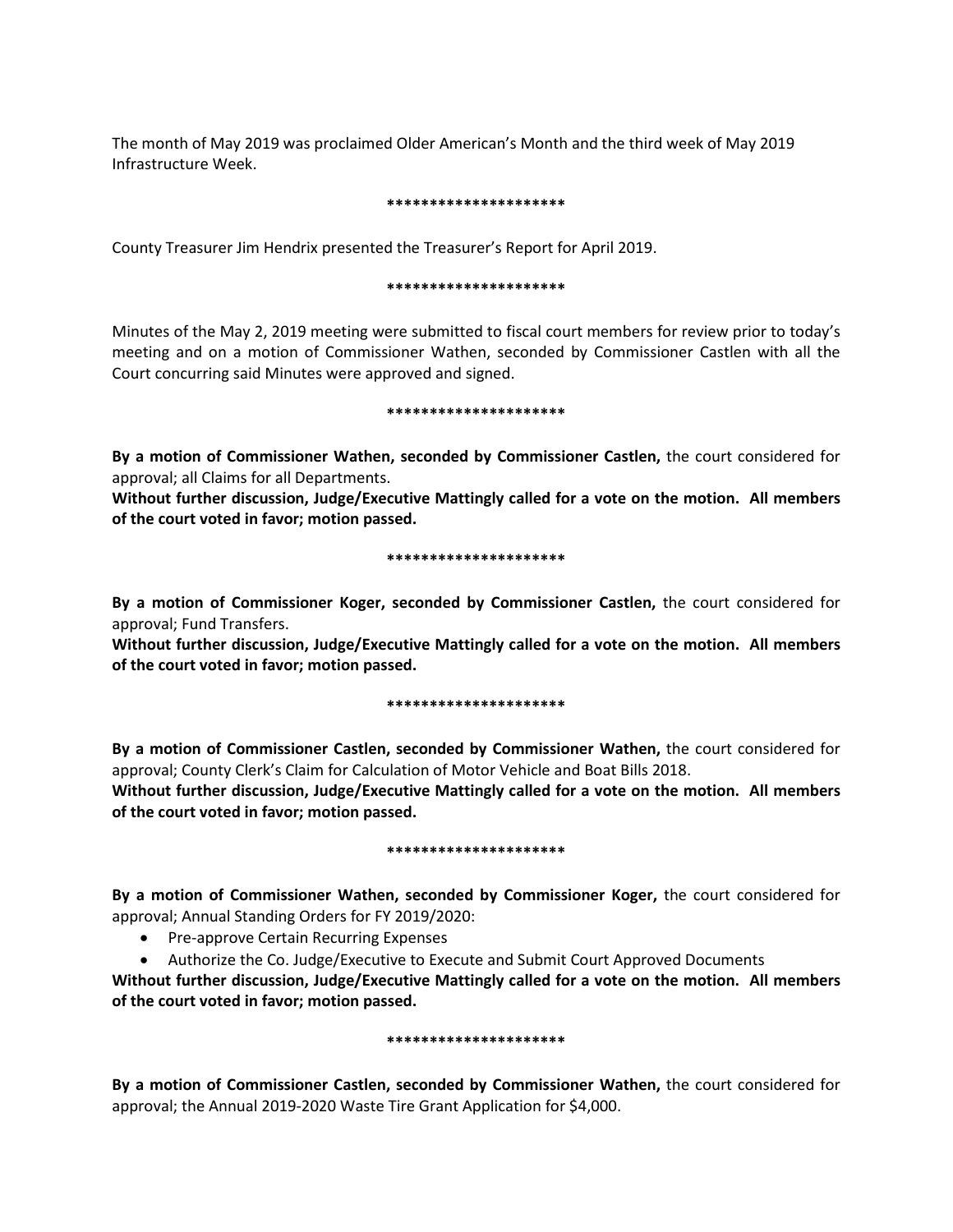**Without further discussion, Judge/Executive Mattingly called for a vote on the motion. All members of the court voted in favor; motion passed.** 

### **\*\*\*\*\*\*\*\*\*\*\*\*\*\*\*\*\*\*\*\*\***

**By a motion of Commissioner Castlen, seconded by Commissioner Wathen,** the court considered for approval; **Resolution 10-2019** - KY Office Homeland Security Project Grant Application for a 90K Portable Trailer Mounted Emergency Backup Generator for \$104,294.

County EMA Director Andy Ball stated, "Currently, we do not have an emergency disaster shelter with a backup generator. I recommend approval to apply for this non-matching grant."

**Without further discussion, Judge/Executive Mattingly called for a vote on the motion. All members of the court voted in favor; motion passed.** 

### **\*\*\*\*\*\*\*\*\*\*\*\*\*\*\*\*\*\*\*\*\***

**By a motion of Commissioner Wathen, seconded by Commissioner Castlen,** the court considered for approval; **Resolution 12-2019** - Land and Water Conservation Fund 2019 Grant to Install Playground Equipment at Horse Fork Creek Park.

County Parks Director Ross Leigh said, this is a 50/50 reimbursement grant of \$150,000 and, if awarded, equipment may be installed this winter and labor and equipment could count against our 50%. He added, "The uniqueness of this park is the special flooring and play equipment which will accommodate people in wheelchairs.

**Without further discussion, Judge/Executive Mattingly called for a vote on the motion. All members of the court voted in favor; motion passed.** 

## **\*\*\*\*\*\*\*\*\*\*\*\*\*\*\*\*\*\*\*\*\***

**By a motion of Commissioner Castlen, seconded by Commissioner Koger,** the court considered for approval; **Resolution 13-2019** – Veach Rd. High Friction Surface Treatment Project and related Agreement with KYTC's Highway Safety Program.

County Engineer Mark Brasher stated, "Two locations along Veach Road, which are the road's two 90 degree turns, have been deemed appropriate for this High Friction Surface Treatment. Ten percent of the total project's cost will be the county's responsibility, which is estimated to be \$9,000."

**Without further discussion, Judge/Executive Mattingly called for a vote on the motion. All members of the court voted in favor; motion passed.** 

## **\*\*\*\*\*\*\*\*\*\*\*\*\*\*\*\*\*\*\*\*\***

**By a motion of Commissioner Wathen, seconded by Commissioner Castlen,** the court considered for appointment; Daviess County Drainage Commission *TERMS: 6/2/2019 – 6/2/22:* Joe Bill McKay #14- 2019 and George Ballard #15-2019.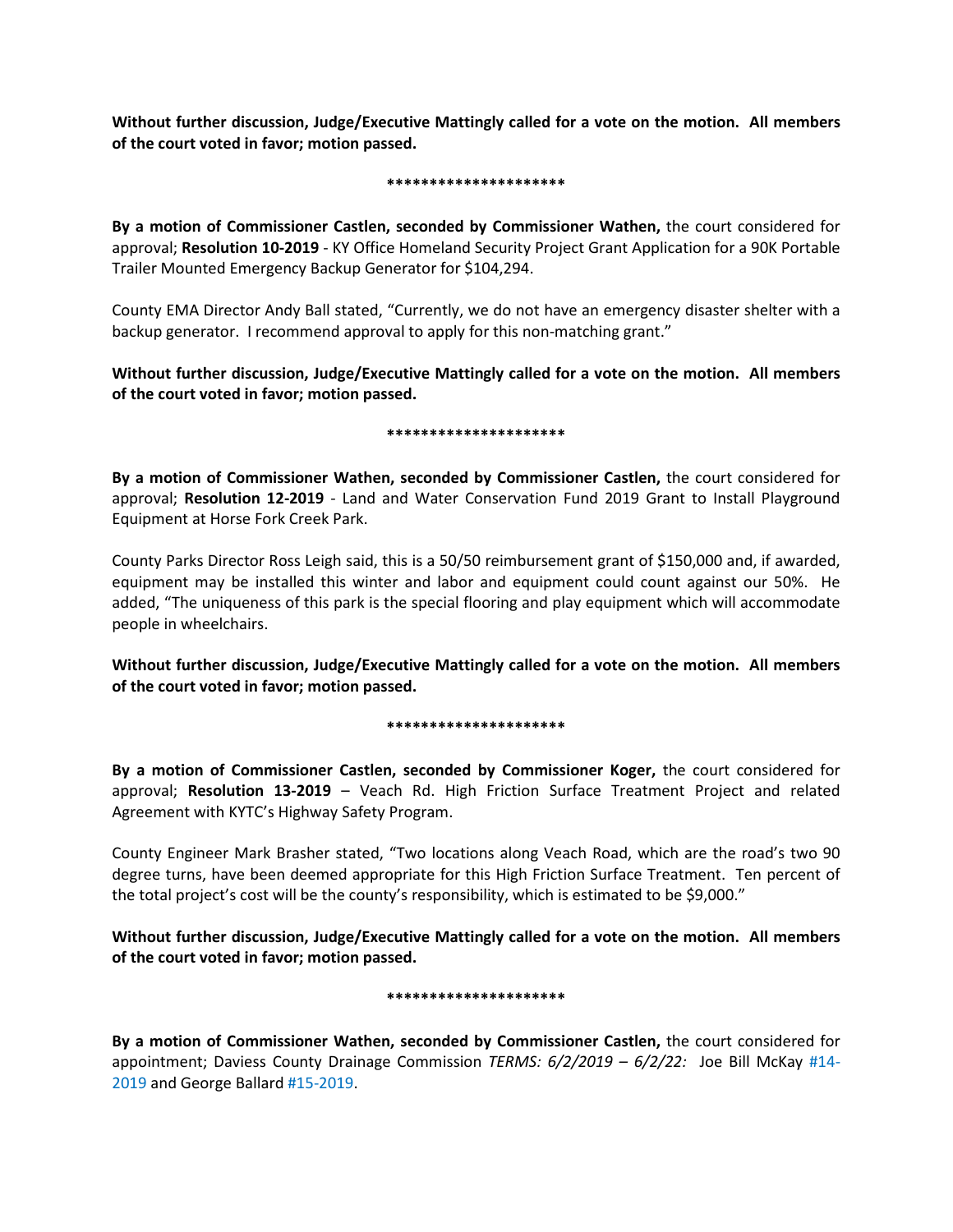**Without further discussion, Judge/Executive Mattingly called for a vote on the motion. All members of the court voted in favor; motion passed.**

### **\*\*\*\*\*\*\*\*\*\*\*\*\*\*\*\*\*\*\*\*\***

**By a motion of Commissioner Koger, seconded by Commissioner Wathen,** the court considered for appointment; DC Economic Dev. Advisory Commission: Wayne Foster #12-2019 *TERM: 6/19/19-6/19/23.* **Without further discussion, Judge/Executive Mattingly called for a vote on the motion. All members of the court voted in favor; motion passed.** 

### **\*\*\*\*\*\*\*\*\*\*\*\*\*\*\*\*\*\*\*\*\***

**By a motion of Commissioner Castlen, seconded by Commissioner Koger,** the court considered for appointment; Medical Control Authority: Jordan Johnson #4-2019 *TERM: 5/19/19-5/19/23.* **Without further discussion, Judge/Executive Mattingly called for a vote on the motion. All members of the court voted in favor; motion passed.** 

### **\*\*\*\*\*\*\*\*\*\*\*\*\*\*\*\*\*\*\*\*\***

**By a motion of Commissioner Koger, seconded by Commissioner Castlen,** the court considered for appointment; Southeast DC Water Dist. Bd. Hugh Bittel #17-2019 *TERM: 6/1/19 – 6/1/23.* **Without further discussion, Judge/Executive Mattingly called for a vote on the motion. All members of the court voted in favor; motion passed.** 

### **\*\*\*\*\*\*\*\*\*\*\*\*\*\*\*\*\*\*\*\*\***

**By a motion of Commissioner Wathen, seconded by Commissioner Koger,** the court considered for appointment; OMPC Building Code of Appeals: Jason Baker #9-2019 *TERM: 5/6/19 – 5/6/23.* **Without further discussion, Judge/Executive Mattingly called for a vote on the motion. All members of the court voted in favor; motion passed.** 

## **\*\*\*\*\*\*\*\*\*\*\*\*\*\*\*\*\*\*\*\*\***

**By a motion of Commissioner Castlen, seconded by Commissioner Wathen,** the court considered for appointment; DC PVA Assessment Appeals Board: Angela Clark #3-2019 *TERM: 5/3/19 – 5/3/22.* **Without further discussion, Judge/Executive Mattingly called for a vote on the motion. All members of the court voted in favor; motion passed.** 

### **\*\*\*\*\*\*\*\*\*\*\*\*\*\*\*\*\*\*\*\*\***

Treasurer Hendrix presented the **First Reading of KOC A.96 (2019) 10-2019 -** Daviess County Fiscal Court 2019/2020 Budget.

# **Comments:**

Mr. Hendrix stated, "This budget, as prepared, assumes no additional debt or additional tax revenue and reflects a \$3 million deficit. Adjusting that number for \$800,000 for which, based on averages of amounts we do not spend, by choice, will reduce that deficit to \$2.2 million for the fiscal year. This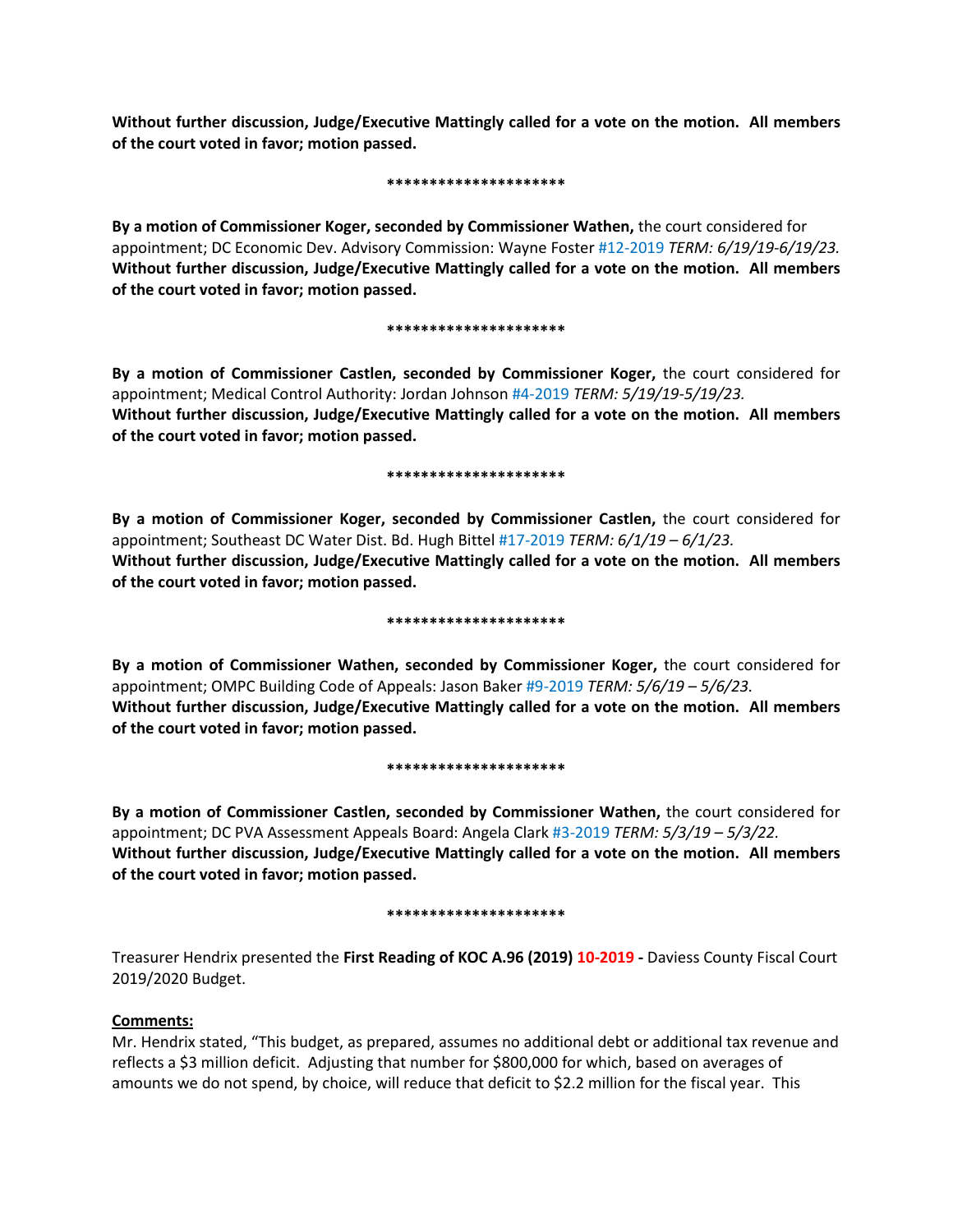budget reflects \$1 million in non-recurring revenue. Since the county has enough money in reserves, this budget is presumed balanced."

Judge Mattingly noted, the county clerk's  $4<sup>th</sup>$  year reconciliation is around \$400,000, as Mr. Hendrix has indicated, those dollars will be used to offset the additional expenses related to our health insurance.

Judge Mattingly asked, "What is the normal growth of our revenue streams?"

Mr. Hendrix replied, "It is annually, \$200,000 to \$300,000."

Judge Mattingly stated, "This is not enough to cover our expenses." He added, "Nobody likes to pass a budget that only balances if a large percentage of reserve dollars have to be used."

Former County Commissioner Gary Boswell asked, "How much of this deficit consists of jail expenses?"

Mr. Hendrix replied, "An assumed transfer from the general fund to the jail fund is budgeted at \$1.9 million, which includes an approximate \$700,000 to \$800,000 in additional expenses."

Mr. Boswell asked about other issues contributing to the deficit.

Mr. Hendrix replied, "Pensions, decreased annual transportation dollars, Sheriff's Department needs, and subsidies..."

Mr. Boswell, "I will wait until later in the agenda to ask how and by whom will the jail deficit be paid."

Judge Mattingly added, "Constitutionally, that is us, the county."

### **\*\*\*\*\*\*\*\*\*\*\*\*\*\*\*\*\*\*\*\*\***

Treasurer Hendrix read the **First Reading of KOC 220.32 (2019) 11-2019** - An Ordinance Relating to a Proposed Increase of the Occupational and Net Profits License Fees by Persons and Business Entities Conducting Businesses, Occupations and Professions within the County of Daviess, Kentucky, as Amended by KOC 220.18 (2004), KOC 220.19 (2005), KOC 220.17 (2006) AND KOC 220.20 (2006).

## **Comments:**

Mr. Hendrix stated, "While the court does have room to dip slightly into its reserves, and we have done so in the past, at the continued pace, the revenues will not keep up with the expenses. The pension will add more than \$1.5 million, of which we don't have revenue for and will cost the county more than has been budgeted…" Judge Mattingly interrupted stating, "Very recent news indicates that pension expenses may be more than anticipated, upwards of 13%". Mr. Hendrix continued, "…the shift in the jail, and several other items. In order to keep pace with that, we will dip into the reserves some, but we cannot dip too deep or we risk a reduction in our bond rating, which, in turn, will affect our flexibility. In order to fill that gap, the proposal here is to increase the county's occupational and net profits tax with a 2-part increase. The first increase will take effect January 1, 2020, and change the current rate of .35% to .70%. The second increase, effective January 1, 2021, will bring the total rate to 1%. Part one should bring an additional \$2 million with part two adding an additional \$1.5 million. We believe this plan returns to the court the ability to manage (it won't pay for it all) the expenses as we have done for the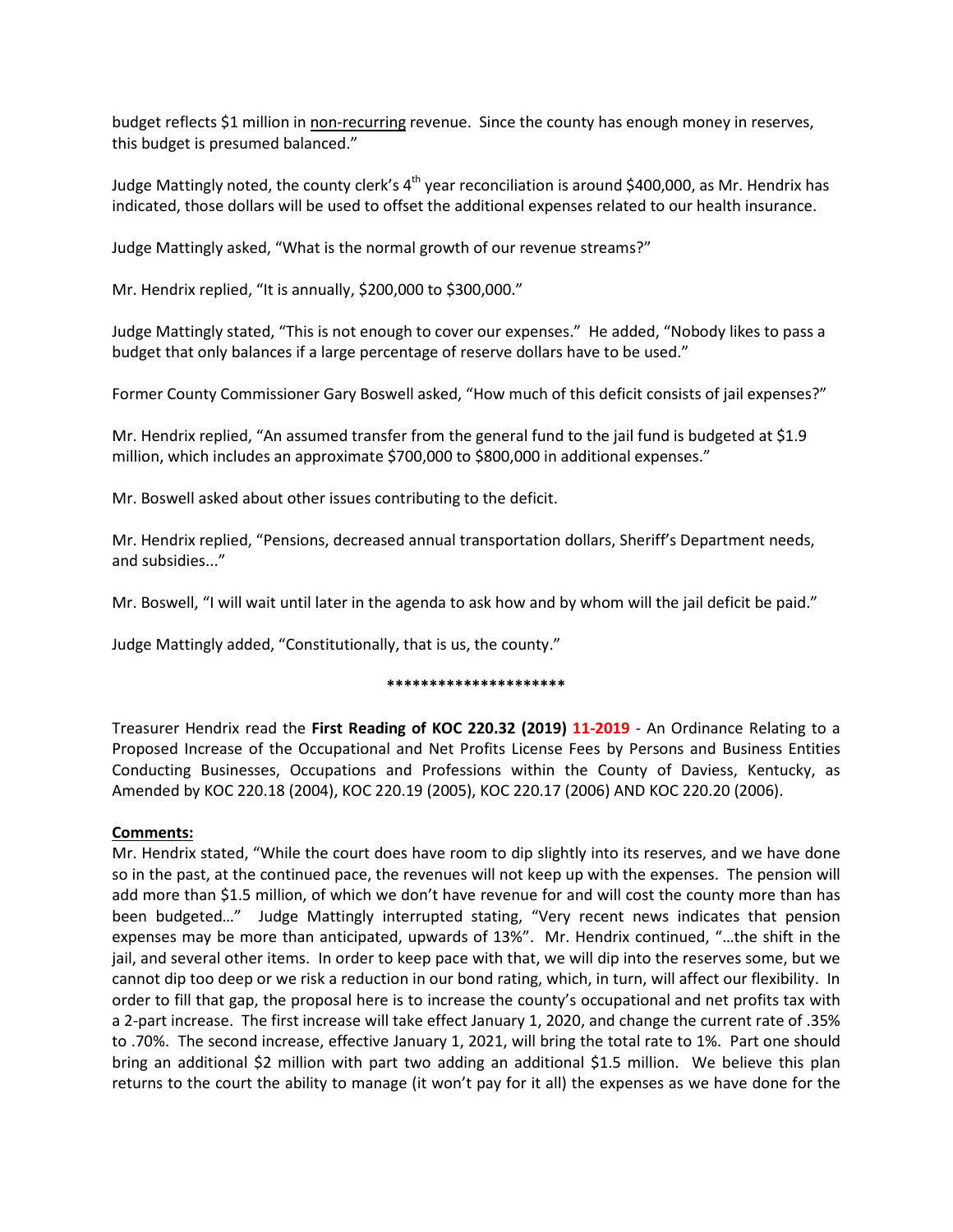last 8-years. We have managed by moving expenses around to match our revenues for that fiscal year. No longer will we be able to do that with these added expenses and costs without additional revenue."

Judge Mattingly stated, "No one likes to increase taxes. The last tax increase occurred 8 years, 4 months, 16 days, and 9 hours ago. We have managed Daviess County Fiscal Court like a business, but we are not a business and have to take other things into account that businesses don't. I guarantee, if it were up to me, we would send jail bills to others, raising revenue directly from where those revenues need to come from. However, it is not up to me. The constitution says we, "the lowest denomination of state government", will provide a jail to house prisoners. It says we will provide animal control. It says we will pay for such things as court security officers. Not a person up here takes this decision lightly. If it should pass, I assure the public that we will continue to be good stewards of their tax dollars. This proposal is a 2 part increase and is reflective of what is going on right now, today. Things could change and we could actually lose some of our occupational taxes to city annexation. However, thinking positively, we could have a large business locate here that brings additional revenue to the county, allowing us to amend the ordinance to reduce or remove the second part increase of this ordinance. While this proposal increases the county occupational tax and will affect only those working or running businesses outside the corporate limits of the city, it most certainly will not negate or change the city's current 1.78% occupation tax already being paid by those working within the city limits. In comparison, all counties surrounding Daviess County are already at 1% and one is in excess of that amount. Without an unforeseen catastrophe, sometime in 2022, if we are able to save enough in reserves to fully funded the \$20 million convention center construction bond, we may be able to begin to reduce the 8.9% insurance premium tax with the sunset provision written into that ordinance, returning it to its original 4.9% rate. The increase in occupational tax as proposed will be partially mitigated by the reduction in that insurance premium tax."

Commissioner Wathen stated, "I am going to restate the fact that we have not raised taxes during our 8 years in office. Although unsuccessful, I wish to assure the citizens in our community that I have worked diligently, looked at this from all angles, studied and discussed alternatives that could prevent a tax increase. This included hypothetical but probable ramifications to our county and its citizens if we balanced the next couple of budgets by significantly cutting current county services. The fact is that even if we cut services, the future fiscal years would still require an increase. Of the evils, I feel, as much as I hate it, the lessor is to support a tax increase."

Commissioner Castlen concurred.

Commissioner Koger noted, the pension issue has put the court in a bind and in 2021, it is projected to be an even greater problem for counties to deal with than today. This, coupled with ever rising health insurance costs is forcing our hand to increase taxes.

Mr. Bowell stated, "I have listened to what you have said about the need to increase taxes and I don't have a problem with an increase. I am not certain that the proposed occupational tax increase is where the increase should be placed. Since the jail is one of the primary issues here, have you considered designating a jail funded property tax?"

Judge Mattingly replied, "You know that isn't feasible. We can't get there fast enough. We are restricted to a 4% property tax increase annually, not including new property. Currently we receive about \$6 million annually in property tax so reaching that additional \$2 million in revenue doesn't work."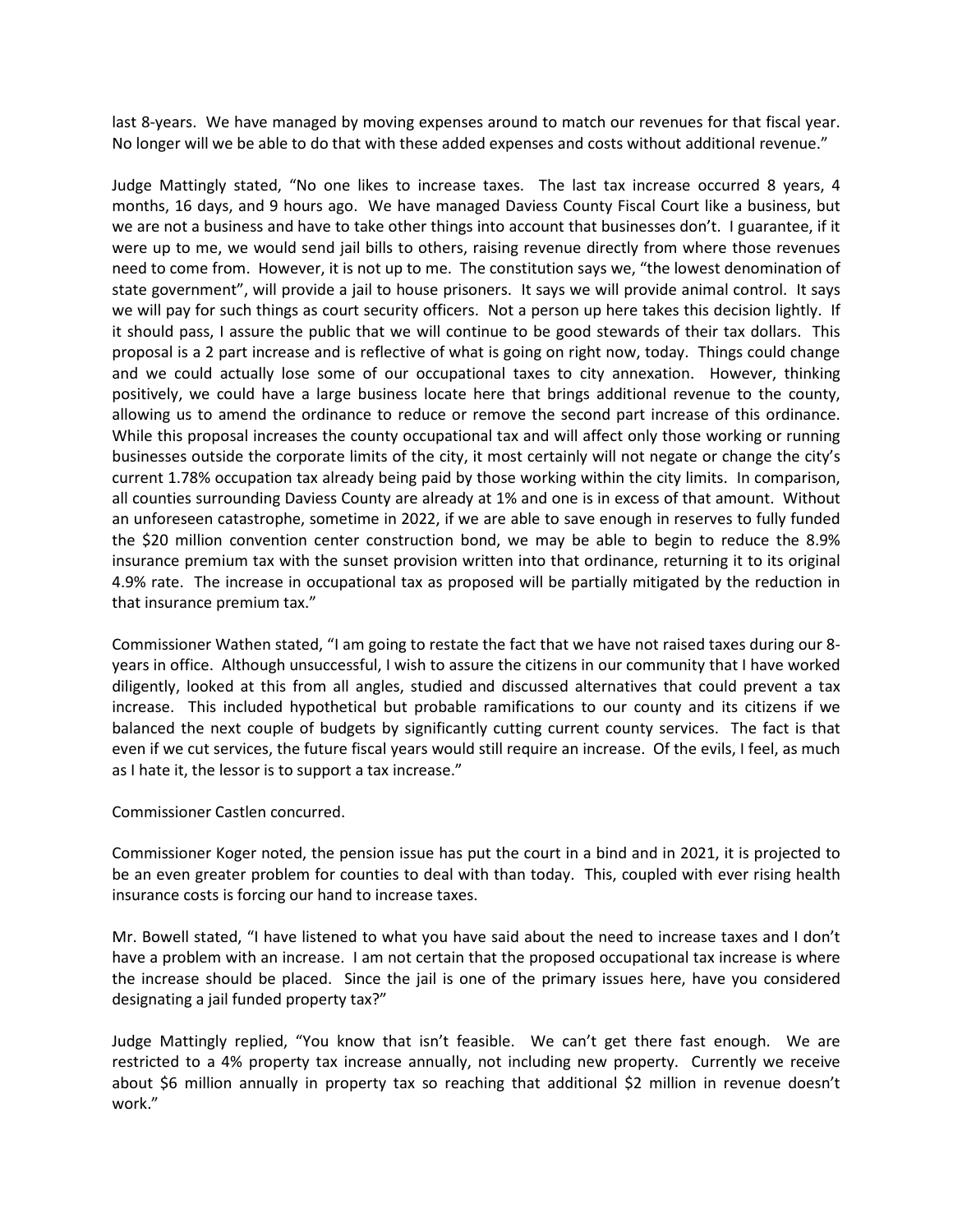Mr. Bowell asked, "With Swedish Match's recent announcement to expand and hire numerous employees, were these additional dollars included in this calculation? And did you receive \$300,000 for Airpark property sale? Was that included in the budget"

Judge Mattingly replied, "Regarding Swedish Match, yes it was, as they have already hired the majority of new employees. Regarding the Airpark, we have not received money nor finalized a sale."

Regarding an occupational tax, Mr. Boswell stated, "It is my opinion that an occupational tax is the most damaging thing that can be done to economic development. That, coupled with a very difficult and strict planning and zoning code only further deters economic development growth."

Judge Mattingly disagreed.

Mr. Boswell continued stating, "An occupational tax hurts those making the least. He gave an example of a single mother of two children working at McDonalds making \$20,000 a year. Currently, she pays \$70 in occupational taxes and after the second increase, she will pay \$200. I think we should try to help those low income folks who are trying to get ahead instead of taking more from their paychecks." He recommended an exemption or reduction for low income employees. He further stated, "The occupational tax has created an unhealthy competition between city and county governments. Before the creation of a county occupational tax, the court did not have a dog in the fight regarding where an industry would locate, whether within or without the city limits. In my opinion, county government is telling the city, "No more annexation! You are not getting my occupational tax revenues".

Judge Mattingly asked Mr. Boswell, "So you believe the city should have unfettered annexation powers?"

Mr. Boswell replied, "No, that is the opposite of what I have said. I am explaining why I dislike and believe occupational taxes are not broad enough based and unfair. Those paying this tax only include employees employed outside the city limits. It is simply an unfair tax. It's not right."

Judge Mattingly instructed Treasurer Hendrix, "I want you to make sure that not one penny of this increase goes to fund the jail or sheriff."

Mr. Boswell added, "If you are going to increase taxes, it should be a broad-based tax like property taxes."

Local convenient store owner Dianne Mackey stated, "You know that eventually this increase will get passed down to the consumer, right? And today, it is even harder for small businesses to compete with big box stores like Wal-Mart, including the hiring and retention of employees."

Judge Mattingly stated, "If you pay proper wages, it will bring and keep employees."

Ms. Mackey replied, "Ultimately, increased operating costs, including taxes, means an increased product cost. That makes competing with big box stores even that much more difficult. Another thing… property tax increases will follow as the county school system will have to pay this additional occupational tax to their teachers."